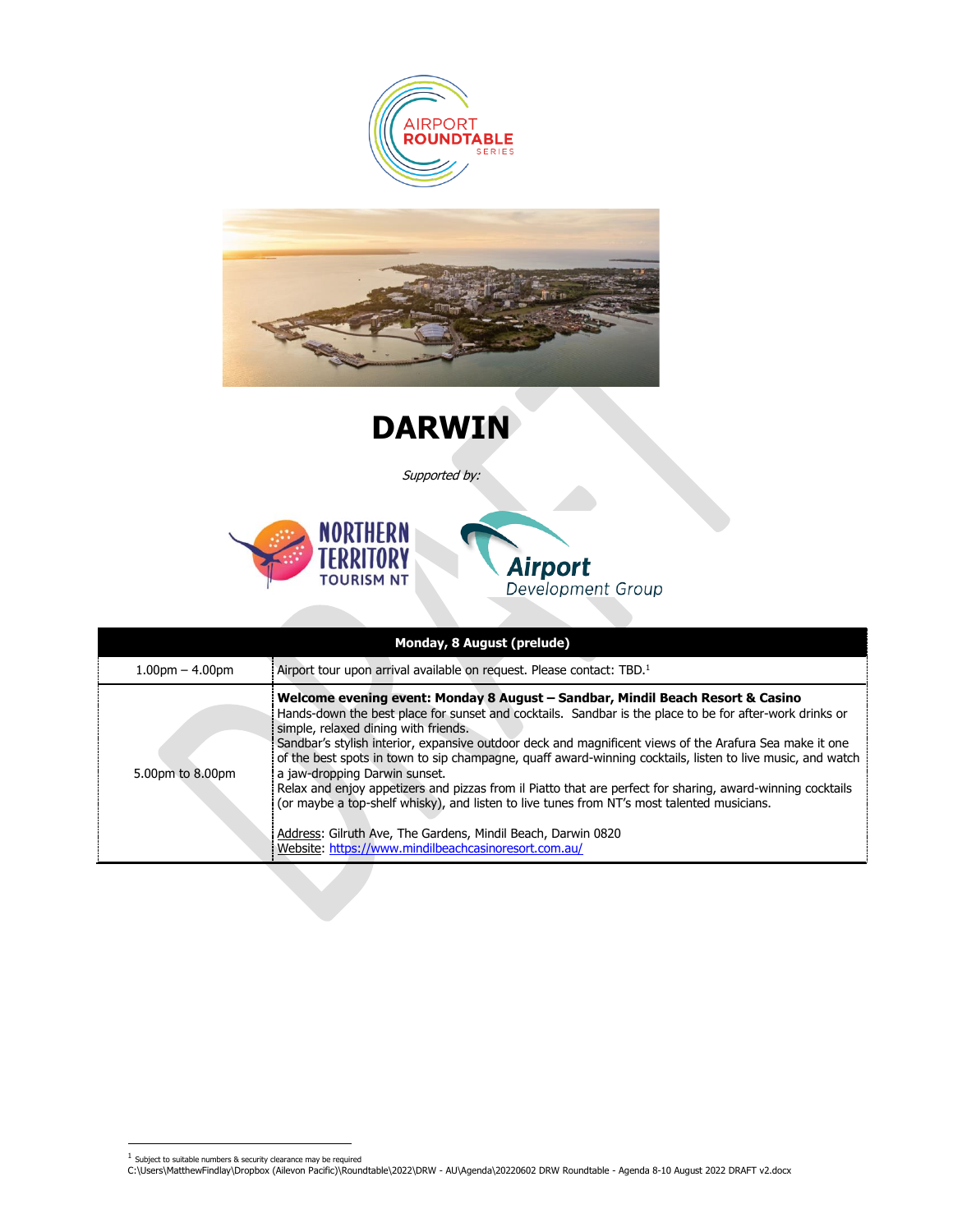## **DAY 1<sup>2</sup> – Tuesday, 9 August: Darwin Conference Centre, Stokes Hill Road, Darwin**

Located on the spectacular Darwin Harbour, the world class Darwin Convention Centre is an iconic landmark in the tropical harbour city of the Northern Territory

| 8.30am to 9.00am   | Welcome, introductions, thought leadership in action: what can participants expect?                                                                                                                                                                                                                                                                                                                                                                                                                                                                                                      |                                         |  |
|--------------------|------------------------------------------------------------------------------------------------------------------------------------------------------------------------------------------------------------------------------------------------------------------------------------------------------------------------------------------------------------------------------------------------------------------------------------------------------------------------------------------------------------------------------------------------------------------------------------------|-----------------------------------------|--|
| 9.00am to 9:30am   | Keynote Host Presentation 1 - NORTHERN TERRITORY GOVERNMENT:<br>"[TOPIC]"<br>Andrew (Andy) Cowan, Deputy Chief Executive for Department of Chief Minister and Cabinet                                                                                                                                                                                                                                                                                                                                                                                                                    |                                         |  |
| 9.30am to 10:00am  | <b>Industry overview</b><br>Ailevon Pacific Aviation Consulting & Expedia Group                                                                                                                                                                                                                                                                                                                                                                                                                                                                                                          |                                         |  |
| 10:00am to 10:15am | Morning tea                                                                                                                                                                                                                                                                                                                                                                                                                                                                                                                                                                              |                                         |  |
| 10.15am to 11.15am | <b>Airline Presentation 1: Virgin Australia</b><br>Matt Yarrow, or allocated Network manager representative                                                                                                                                                                                                                                                                                                                                                                                                                                                                              | <b>Virgin</b> australia                 |  |
| 11.15am to 12.15pm | <b>Airline Presentation 2: TOLL</b><br><b>Stuart Richter</b>                                                                                                                                                                                                                                                                                                                                                                                                                                                                                                                             | <b>GLOBAL</b><br>TOLL<br><b>FXPRFSS</b> |  |
| 12.15pm to 12.30pm | Around the Room - Peer Discussion of Industry Issues                                                                                                                                                                                                                                                                                                                                                                                                                                                                                                                                     |                                         |  |
| 12.30pm to 1.00pm  | Lunch                                                                                                                                                                                                                                                                                                                                                                                                                                                                                                                                                                                    |                                         |  |
| 1.00pm to 2.00pm   | <b>Airline Presentation 3: SCOOT</b><br>Ishvinder Pal Singh & Dharma Dave Bin Mohd Logan                                                                                                                                                                                                                                                                                                                                                                                                                                                                                                 | scoot                                   |  |
| 2.00pm to 3.00pm   | <b>Airline Presentation 4: QANTAS FREIGHT</b><br>Riki Cannon                                                                                                                                                                                                                                                                                                                                                                                                                                                                                                                             | <b>QANTAS<br/>FREIGHT</b>               |  |
| 3.00pm to 3.30pm   | Afternoon tea                                                                                                                                                                                                                                                                                                                                                                                                                                                                                                                                                                            |                                         |  |
| 3.30pm to 4.30pm   | <b>Airline Presentation 5: BONZA</b><br>Carly Povey/Tim Jordan                                                                                                                                                                                                                                                                                                                                                                                                                                                                                                                           | <b>Eonza</b>                            |  |
| 4.30pm to 5.00pm   | Around the Room - Peer Discussion of Industry Issues and CLOSE OF DAY 1                                                                                                                                                                                                                                                                                                                                                                                                                                                                                                                  |                                         |  |
|                    | <b>Return back to hotels</b>                                                                                                                                                                                                                                                                                                                                                                                                                                                                                                                                                             |                                         |  |
|                    | Showcase dinner venue: Tuesday 9 August - Char Restaurant                                                                                                                                                                                                                                                                                                                                                                                                                                                                                                                                |                                         |  |
| 6.00pm to 9:00pm   | Looking for the best steak house in Darwin? Look no further than Char Restaurant. Char's philosophy is to<br>serve its guests an out of this world culinary experience when it comes to steak cuisine. Catering for all<br>tastebuds, Char aims to please even the most experienced restaurant connoisseur. Whether it be basking<br>outside under the sparkling fairy lights, enjoying a wine with friends, or indulging in a premium cut of<br>steak whilst celebrating that special occasion with family and friends, Char aims to offer nothing less than<br>a memorable experience. |                                         |  |
|                    | Address: 70 Esplanade, Darwin, NT 0800<br>Website: https://www.admiraltyhouse.com.au/char-restaurant                                                                                                                                                                                                                                                                                                                                                                                                                                                                                     |                                         |  |
|                    | Close of Day 1; Return to Hotel                                                                                                                                                                                                                                                                                                                                                                                                                                                                                                                                                          |                                         |  |

<sup>&</sup>lt;sup>2</sup> All airline speaker attendees are subject to permitted travel by their respective Governments

C:\Users\MatthewFindlay\Dropbox (Ailevon Pacific)\Roundtable\2022\DRW - AU\Agenda\20220602 DRW Roundtable - Agenda 8-10 August 2022 DRAFT v2.docx